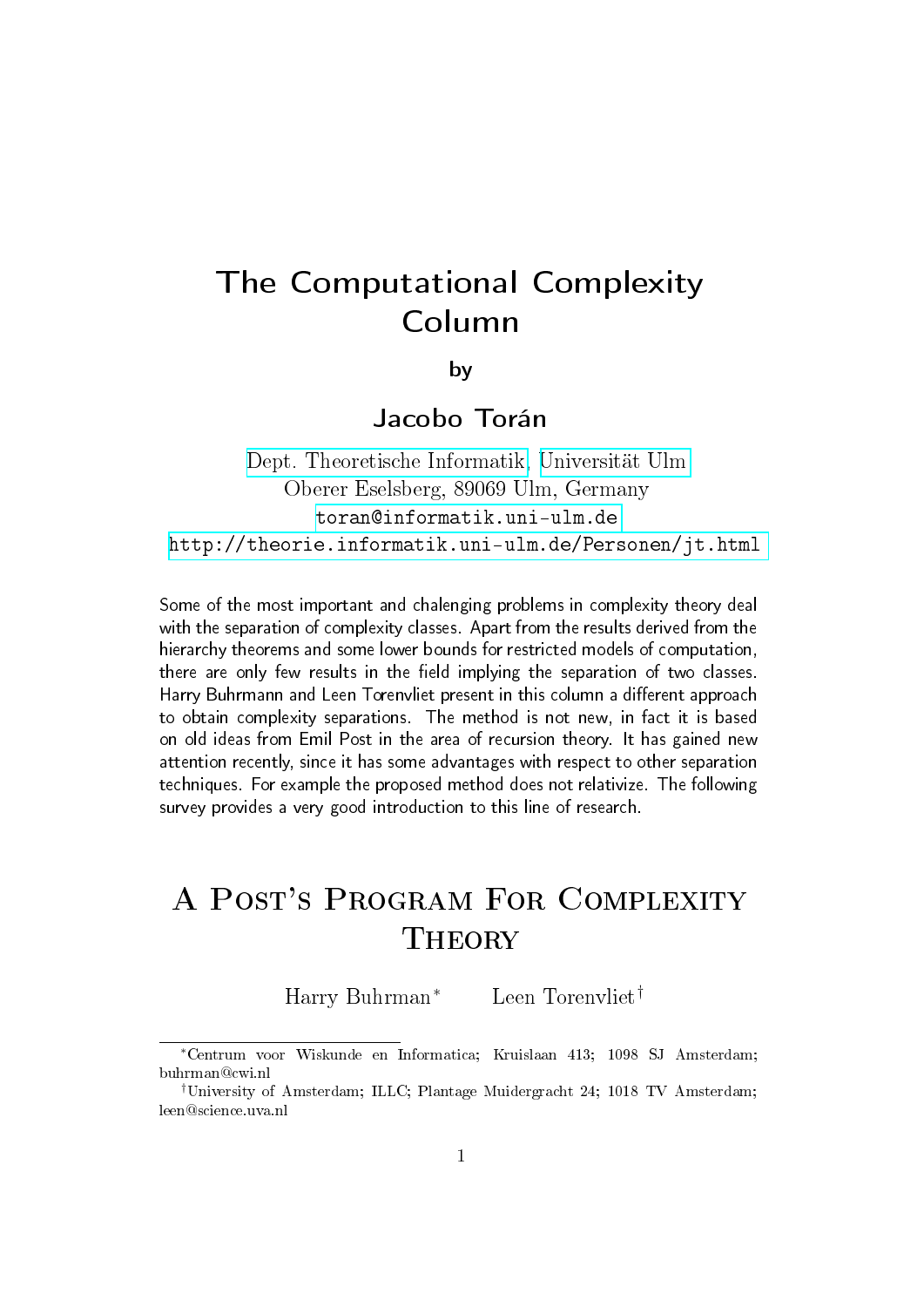#### Abstract

In 1944, E. Post proposed a program that would lead to the identification of separate degrees—equivalence classes defined by reductions of recursively enumerable sets. Post proposed to identify structural properties that sets of different degrees would not share. Thus proving that some sets in one degree have such a property, and all sets in another degree do not have the property would imply that these degrees are different. We propose a similar program for the separation of complexity classes and identify three properties that are potential separators: auto-reducibility, robustness, and mitoticity. Some partial results that do separate complexity classes have already been established. Also, answering the question whether complete sets in certain classes do or do not have these properties either way gives an answer to separation problems of central interest.

## 1 Introduction

The major quest for the complexity theory community is finding methods that may separate complexity classes. For the standard sequential hierarchy of complexity classes, P, NP, PSPACE, EXP, NEXP, EXPSPACE,... we know that e.g.,  $P \neq EXP$  by the ancient hierarchy theorems. However in the game of separating complexity classes, the hierarchy theorems have a big drawback. Their proofs relativize, as do many other techniques currently known in complexity theory. As there are oracle worlds in which e.g.,  $P =$ PSPACE and others where  $P \neq PSPACE$ , such proofs can never be used to determine the relations we are currently interested in.

Many approaches have been tried in recent and more distant history to prove complexity classes different. We name a few.

Lower bounds. The most direct approach to proving that complexity classes  $A$  and  $B$  are not the same is of course to take a problem in one class and prove a lower bound on it's computational complexity that shows that it is not in the other. However, most complexity classes of interest have rather large flexibility. Most time bounds that define time complexity classes are closed under taking polynomials and hence a lower bound would imply quite a gap between  $A$  and  $B$ . As an example, better than linear lower bounds have yet to be proven for satisfiability.

**Diagonalization**. Another way of proving that  $A$  and  $B$  are different is by *constructing* a problem in  $B$  that is not in  $A$ . Therefore we take an enumeration of all "A-machines" and construct a language that is in  $B$ , but differs from every "A-machine's language" in at least one point. To be able to diagonalize we have to have a single machine of  $B$ -complexity" that is able to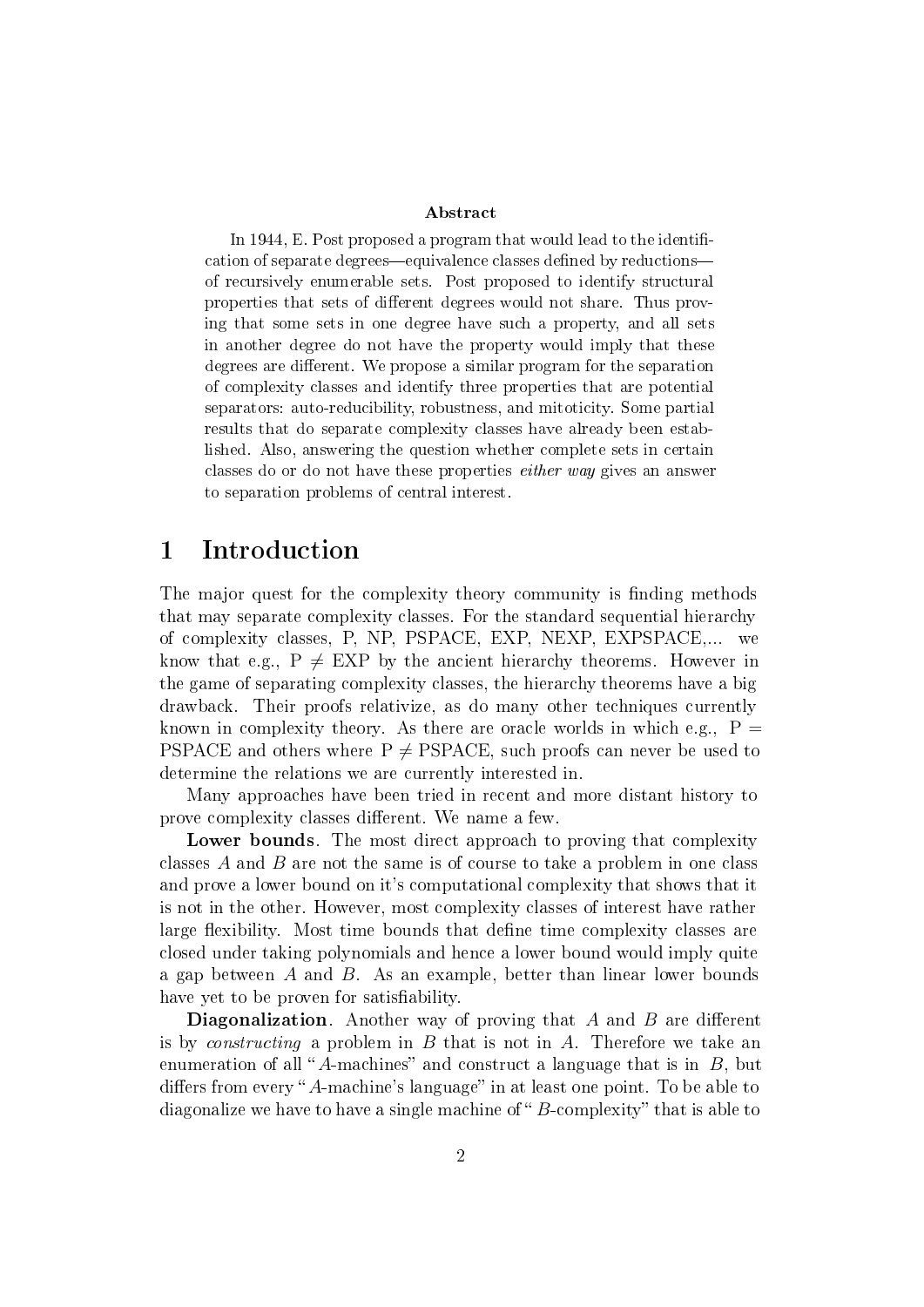simulate all  $\tilde{A}$  languages, in other words  $\tilde{B}$  has to have a universal language for A. This often means that A and B are rather far apart. Also, most known diagonalization proofs relativize. Most notably, the well-known time and space hierarchy theorems [[11\]](#page-11-0) have proofs of this type and relativize as already mentioned above. There exist broad consensus nowadays that techniques that relativize are of rather limited use.

Stronger Hypotheses. Sometimes it is easier to prove a more general statement, from which the statement of interest then follows To give a rather trivial example, it can be quite hard to prove that a given graph is 4-colorable, yet its 4-colorability would follow easily from its planarity, which is easy to prove. This is the idea behind the formulation of hypotheses even stronger than the separation of complexity classes we are interested in, and work on proving them. As an example, the Berman-Hartmanis conjecture that all NP-complete problems are isomorphic immediately implies  $P \neq NP$ , as do the following more recent hypotheses (for definitions see  $[10]$  $[10]$ ).

- 1. The measure hypothesis: NP does not have p-measure 0.
- 2. The pseudo-NP hypothesis: there is an NP- language  $L$  such that any DTIME( $2^{n^e}$ ) language L' can be distinguished from L by an NP refuter.
- 3. The NP-machine hypothesis: there is an NP machine accepting  $\{0\}^*$ for which no  $2^{n^e}$ -time machine can find infinitely many accepting computations.

Recently, Hitchkock and Pavan proved some interesting relations between these hypotheses [[10\]](#page-11-1). Thus far however, attempts to prove that e.g., NP does not have p-measure 0 have not been successful.

The approach we propose is of a different type. To show that classes  $A$ and  $B$  are different we could also identify some property such that some sets in  $B$  have the property, whereas all sets in  $A$  do not have the property. It then follows that  $A \neq B$ , without the direct proof of a difference in computational complexity. The difference between  $A$  and  $B$  then proven is the *structural* difference involving the property. This approach is not new. It was first proposed in 1944, by E. Post, who then sought to prove that there were more than just two Turing degrees in r.e. (namely 0 and 0'). That problem was resolved by Friedberg and Muchnick [[8,](#page-11-2) [12\]](#page-11-3), who constructed incomplete sets by diagonalization. This was however not the type of solution that Post envisioned. His program was aimed at constructing non-recursive r.e. sets with very "thin" complements, resulting in a set that could not be Turing complete. Such a set was finally constructed by Degtev  $|6|$ . In complexity theory a similar approach can be identified e.g., in the work on sparse sets.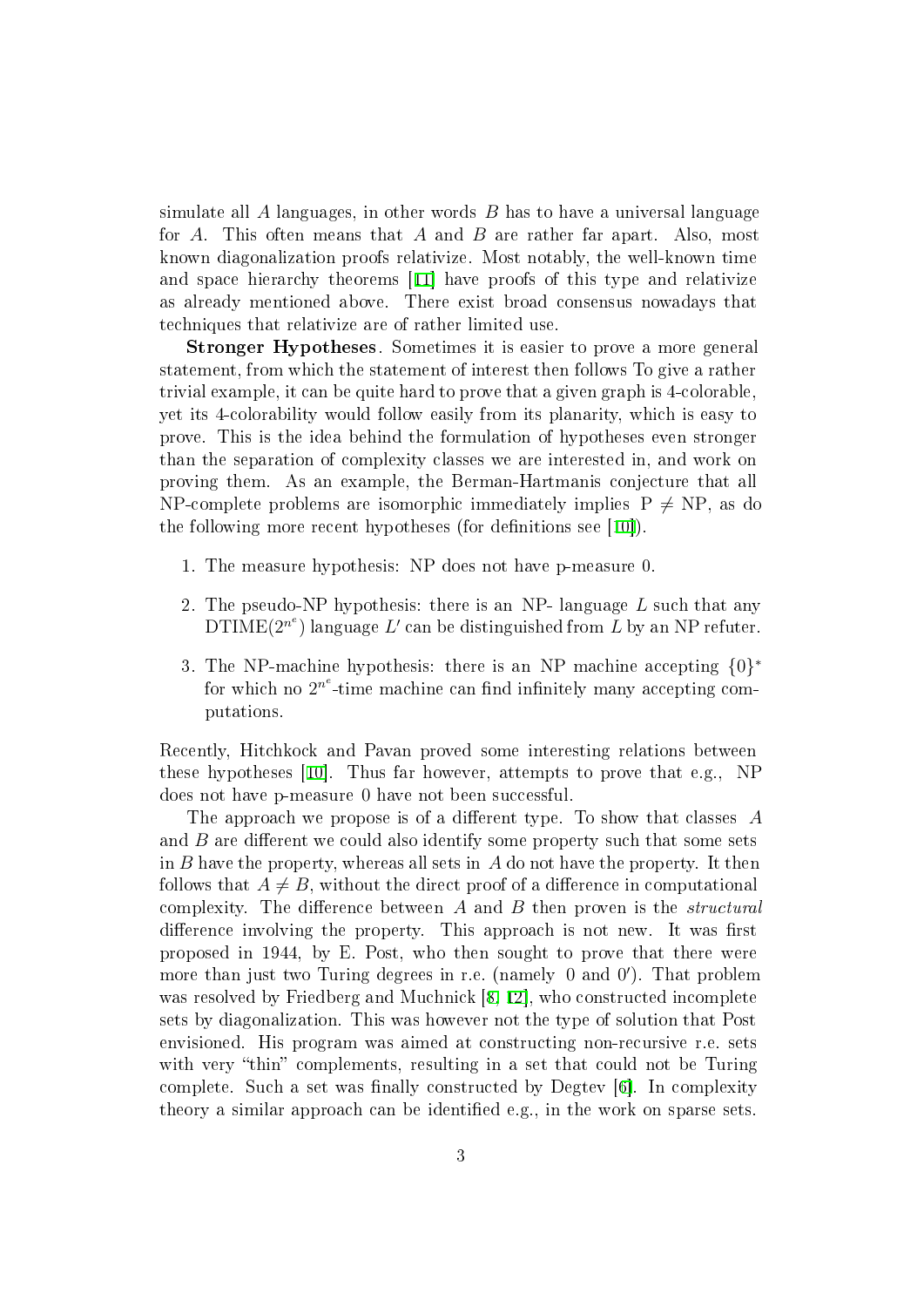Mahaney proved early-on that sparse sets cannot be NP-complete unless  $P = NP$  as an addition to the aforementioned Berman-Hartmanis conjecture and much work has been done since on sparse sets in complexity (See [[9\]](#page-11-5)) In fact sparseness is a structural property with which unconditionally the difference between complexity classes can be shown. It is known that EXP does not have sparse many-one complete sets [[2\]](#page-10-0) whereas P does. Therefore  $P \neq EXP$ . The interesting question is therefore whether NP has sparse m-complete sets. If it does, then  $NP \neq EXP$  and if it doesn't then  $P \neq NP$ .

In this survey we concentrate on three different structural properties for which similar results have been achieved. These properties also give a direct separation between complexity classes. Most notably, these properties do not relativize. Results that hold for these properties in the real world are not true in some oracle worlds.

- 1. Auto-reducibility. A set A is auto-reducible if there exists a polynomial time oracle machine M such that  $(\forall x)A(x) = M^{A-\{x\}}(x) = M^{A\cup\{x\}}(x)$ . That is, membership in  $A$  can be determined by  $M$  by asking queries of A other than x.
- 2. Robustness. A set A is robust against some other set S under reduction type r if  $A - S \equiv_r A$ .
- 3. Mitoticity. A set A is weakly mitotic under reduction type r if  $A \equiv_r$  $A_1 \equiv_r A_2$  where  $A = A_1 \cup A_2$  and  $A_1 \cap A_2 = \emptyset$ . A is moreover *mitotic* if there exists a set B in P, such that  $A_1 = A \cap B$  and  $A_2 = A \cap \overline{B}$ .

Some obvious relations hold between these properties, e.g., if  $A$  is strongly mitotic, then  $A$  is also auto-reducible, but the converse is not necessarily true (see [[7\]](#page-11-6)), and if A is not auto-reducible, then A is also not robust. For the investigation of the above-mentioned properties we focus on complete sets. Why? For the complexity classes in the complexity hierarchy, the inclusion relation holds. If  $A \subseteq B$  and  $A \neq B$ , then at least the complete sets in B are not in  $A$ . Therefore, complete sets in  $B$  might have properties that complete sets in A do not, or vice versa.

## 2 Auto-Reducibility

There will not be many proofs in this survey. Nonetheless, we begin this section with the proof of the theorem that all exponential time complete sets are auto-reducible, because it is a beautiful example of a non-relativizing proof and this proof idea underlies many of the other results concerning auto-reducibility and robustness.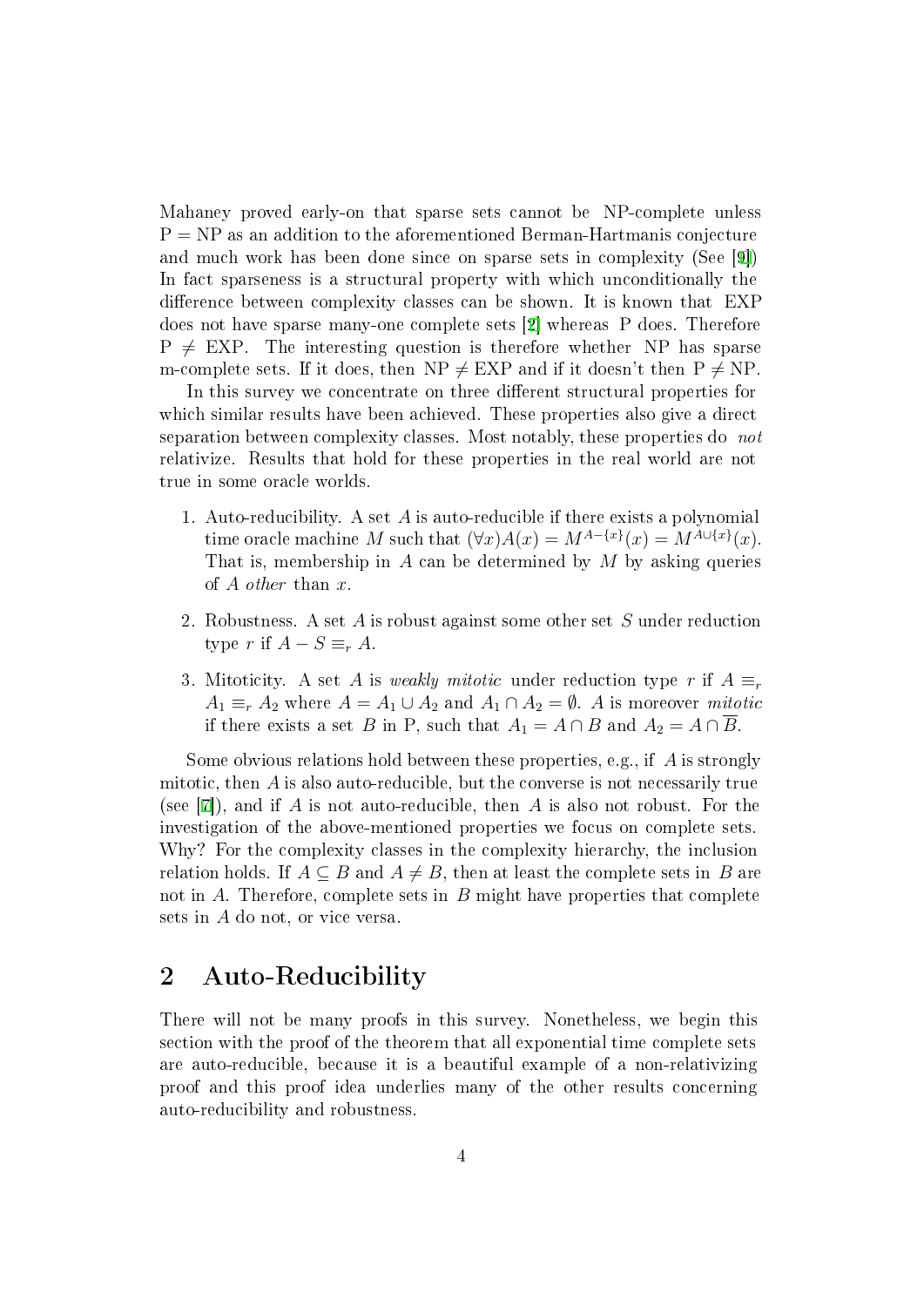

<span id="page-4-0"></span>Figure 1: an exponential time computation

Picture an exponential time computation of a Turing machine as in Fig-ure [1,](#page-4-0) computing membership of a string  $x$  in an exponential time complete set A by a Turing machine M running in time  $2^{p(|x|)}$ . Since this is a tableau of an exponential-time computation, the contents of every cell in this tableau can be computed by an exponential-time machine, and since there are only exponentially many cells in the tableau all cells can be computed by an exponential-time machine. Since  $A$  is complete for exponential time, there exists a polynomial time oracle machine, call it  $M_{tableau}$  that can perform either of the following tasks on input  $x$ .

- 1. Use oracle B to compute the outcome of the computation  $M(x)$ . (Without loss of generality, assume that this outcome can be read from the cell in position  $(i, j) = (2^{p(|x|)}, 2^{p(|x|)}).$
- 2. Using oracle  $B\Delta\{x\}$ , find the coordinates of the first inconsistency  $(i, j)$ in the computation done in the previous item, or report failure.

Now  $M_{tableau}$  simply has to perform these tasks for  $B = A - \{x\}$  and/or  $B = A \cup \{x\}$ . One of these is the correct oracle. Therefore, for one of these it must both compute the right outcome, and report failure in trying to find an inconsistency. Note here that, though  $M_{tableau}$  finds the inconsistent cells if they exist, using oracle  $B\Delta\{x\}$ , checking that they are indeed inconsistent only involves oracle B.

On the other hand, not every complexity class has the property that all Turing complete sets are auto-reducible. We can in fact eventually both code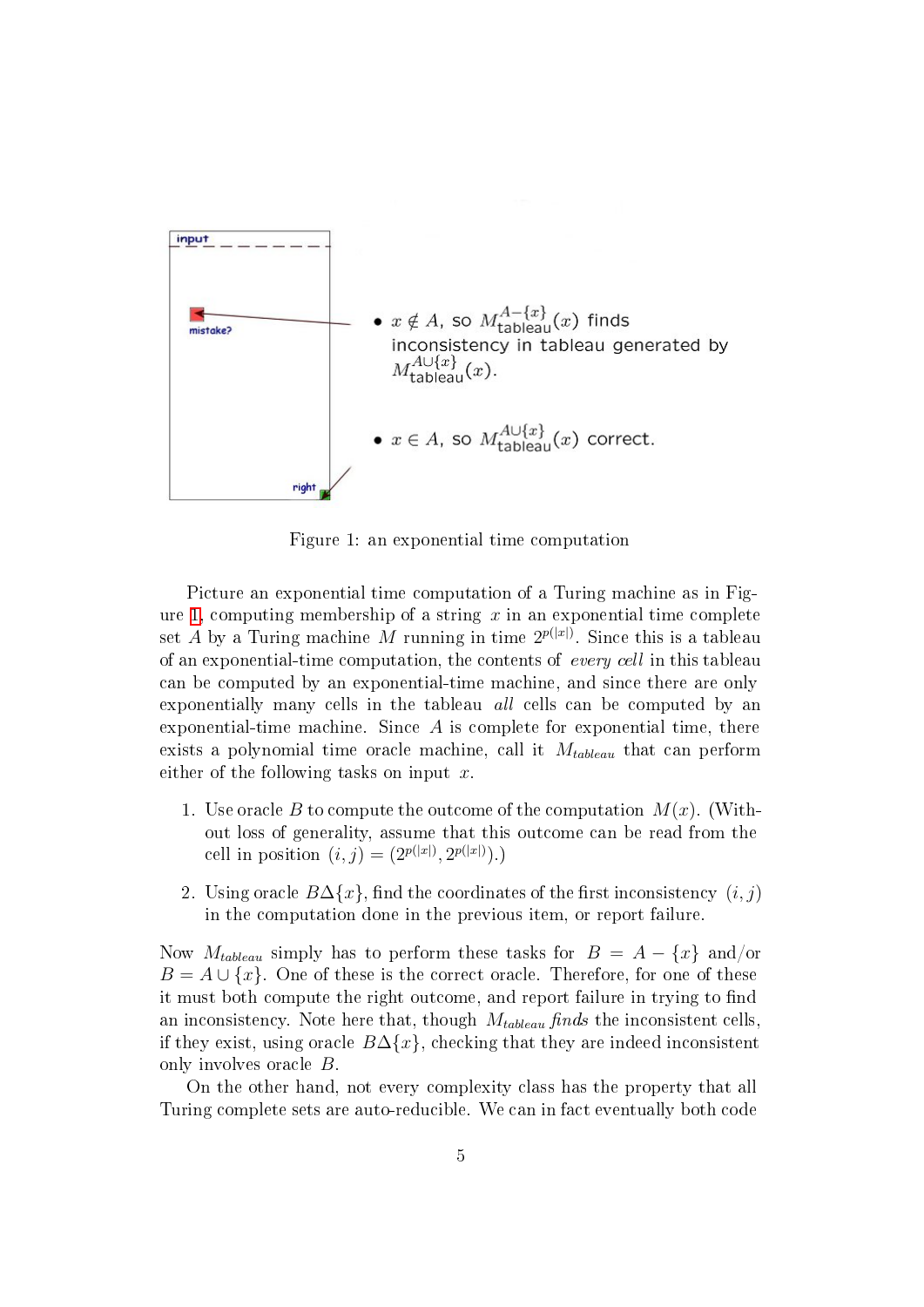the universal set  $K$  and simultaneously diagonalize against polynomial-time Turing reductions. This involves a surprising property of polynomial-time Turing reductions. Namely they can either be forced to reject an input string consistently or will accept a given input string no matter how one plays with the oracle. We dubbed this the "type" of the reduction in  $[5]$  $[5]$ , type 0 or type 1. Though this property seems mysterious, it is a rather easy consequence of basic logic. Let us first look at the setup of the diagonalization. We take a Turing complete set, which will be complete through a very simple reduction. It will consist of strings  $\langle 0, x \rangle$  and  $\langle 1, x \rangle$ , for strings  $x \in \Sigma^*$  and strings  $0^{b(n)}$ for some suitable fast increasing function  $b(n)$ . Without loss of generality,  $\langle i, x \rangle$  is not in  $\{0\}^*$ . In certain regions, we wish to code K, the complete set either on  $\langle 0, x \rangle$  or on  $\langle 1, x \rangle$  and say whether we did so by putting  $0^{b(n)}$ either out of (if coding is on  $(0, x)$ ) or in (if coding is on  $(1, x)$ ) the set we are constructing. This can be done thanks to the aforementioned property: Given n, let A be the set of all strings of length n through  $2^n$ , and some polynomial time oracle machine M. Either ( $\forall B \subset A$ )( $\exists C \subset A$ ) such that  $M^{\langle 0,B\rangle\cup\langle 1,C\rangle}(0^n) = 1$ , or  $\exists B \subset A$  such that  $(\forall C \subset A)[M^{\langle 0,B\rangle\cup\langle 1,C\rangle}(0^n) = 0].$ This is evidently true, since the or part of this claim is just the logical negation of the either part. However this means that any oracle machine can either be forced to accept (either case) while we can encode K on the set  $\langle 0, B \rangle$  or it can be set up to reject (or case) while we can encode K on the set  $\langle 1, C \rangle$ . To complete the reduction, we put  $0^n$  in the set only in the second case and note that this does not change the situation since the auto-reduction cannot query  $0<sup>n</sup>$ . It is only the vast amounts of strings that have to be considered finding the type of the reduction that makes that the diagonalization must be done in double exponential space. Basically we need to compute the behavior of the Turing reduction on all subsets of  $A$  that can be queried on input  $0<sup>n</sup>$  before we can decide whether it is of type 0 or type 1. Since a Turing reduction can be viewed as an exponentially bigger truth table, which can be inspected line-by-line to determine the type in double exponential space, this behavior can be computed in double exponential space.

Some remarks can be made.

- Looking closer at the type computation, its complexity can be brought down to a non-constant number of alternations of exponential time quantifiers, since actually only a super-polynomial bound on the length of strings in the type computation is needed.
- Limiting the reduction to truth table reductions, the space used in computing the type can be brought down to single exponential. Therefore, there exist non-truth-table auto-reducible sets in exponential space.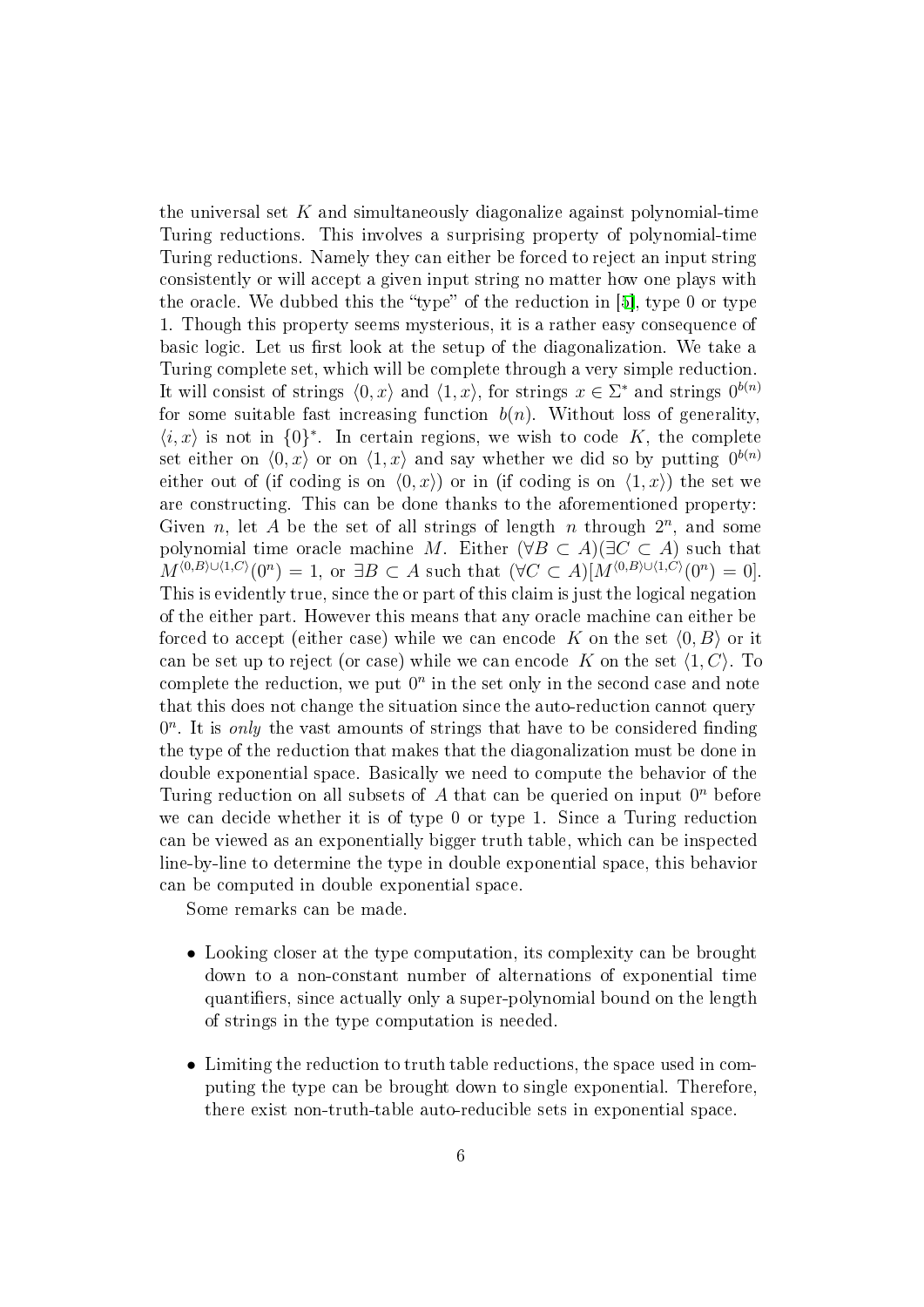• The type of the reduction can be oracle information. Therefore there exists an oracle  $A$  such that  $\mathrm{EXP}^A$  has non-auto-reducible Turing complete sets.

These theorems lead to the following set of consequences of answers to various auto-reducibility questions.

| question                                     | yes             | no               |
|----------------------------------------------|-----------------|------------------|
| Are all $\leq_T$ -complete sets in           | $NL \neq NP$    | $PH \neq PSPACE$ |
| EXPSPACE $\leq_T$ auto-reducible?            |                 |                  |
| Are all $\leq_T$ -complete sets in EEXP      | $NL \neq NP$    | $PH \neq EXP$    |
| $\leq_T$ auto-reducible?                     | $P \neq PSPACE$ |                  |
| Are all $\leq_{tt}$ -complete sets in PSPACE | $NL \neq NP$    | $PH \neq PSPACE$ |
| $\lt_{\mathit{tt}}$ -auto-reducible?         |                 |                  |
| Are all $\leq_{tt}$ -complete sets in EXP    | $NL \neq NP$    | $PH \neq EXP$    |
| $\lt_{tt}$ -auto-reducible?                  | $P\neq PSPACE$  |                  |

## 3 Robustness

#### 3.1 Non-adaptive reductions

Robustness of a (complete) set is the extension of the auto-reducibility question to a set of forbidden queries. It is clear that, if a sufficiently dense set is taken as a forbidden set of queries, then completeness is lost. The question that we ask in the robustness setting is: how dense can the set of forbidden queries be and what can it's computational complexity be. Let us begin with an easy example. If EXP has polynomial-size circuits, i.e., a sparse complete set, then EXP also has a tally complete set  $T$ . A proof for this can be found e.g., in [\[3\]](#page-10-1), but the theorem is much older. Since  $P \neq EXP$ , the empty set cannot be complete in EXP. Therefore, if we declare the set  $\{0\}^*$  as forbidden queries, the set  $T$  will no longer be complete. In other words  $T - \{0\}^*$  is not complete for EXP, even if T is. If EXP is not contained in  $P/poly$  then the situation is different. In fact one can easily see that for any  $A$  that is many-one complete for EXP (hence not sparse) and any sparse polynomial time computable set S, the set  $A - S$  is still many-one complete.

This changes when we let the density of S grow. For any fixed  $\epsilon > 0$ , the set  $\{\langle x, 0^{|x|^{\lceil \frac{1}{\epsilon} \rceil}}\rangle \mid x \in K\}$  is clearly complete for EXP. On the other hand, the set  $S = \{ \langle x, 0^{|x|^{\lceil \frac{1}{e} \rceil}} \rangle \mid x \in \Sigma^* \}$  is polynomial-time computable, and  $K-S = \emptyset$ and hence not complete in EXP. However, for every many-one complete set A in EXP and sub-exponentially dense and subexponential-time computable set  $S$  it is shown in [[4\]](#page-10-2) that.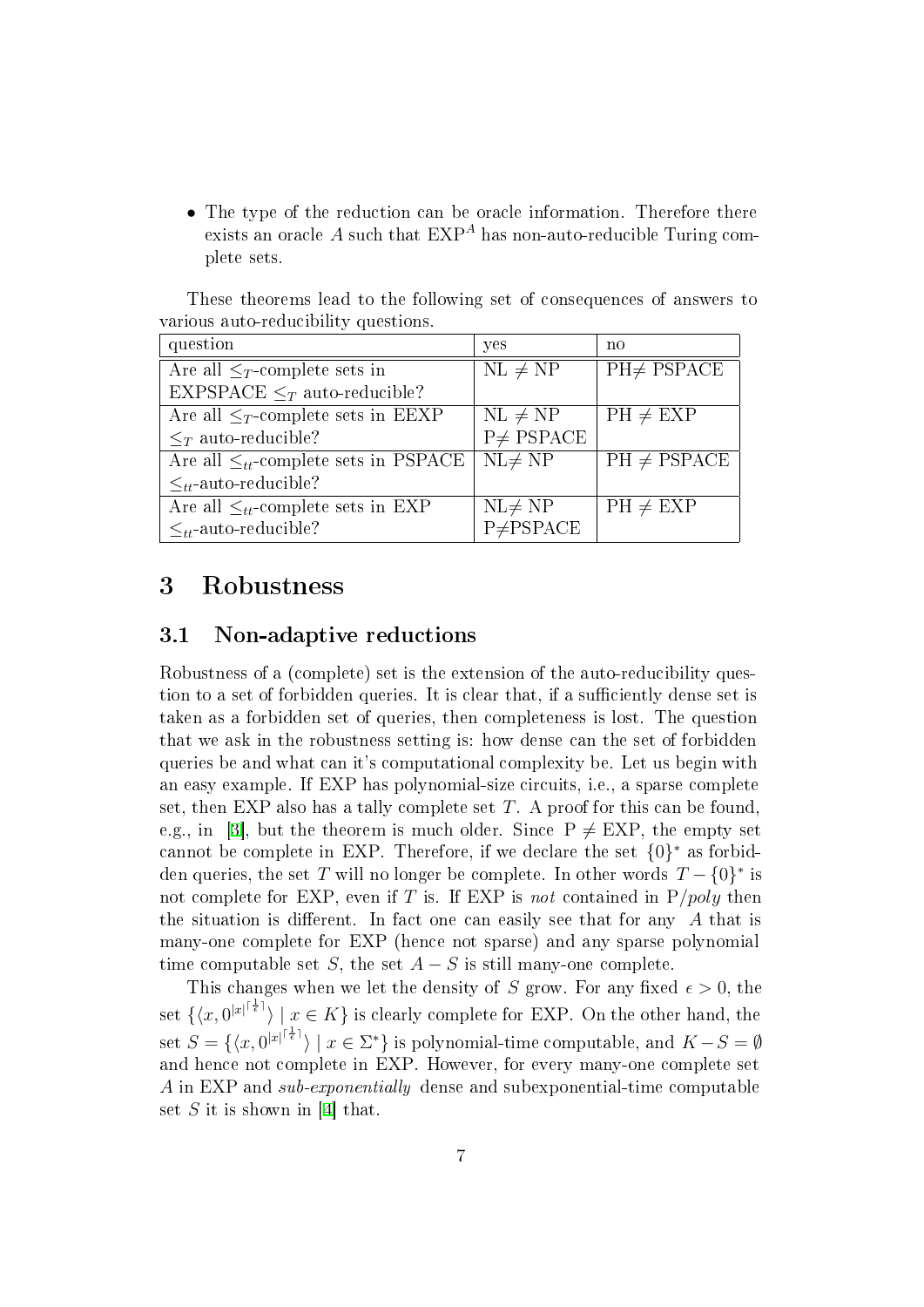

- 1. A − S remains complete under randomized many-one reductions, and
- <span id="page-7-0"></span>2.  $A - S$  remains Turing complete.

The theorem is proved by observing that since sets in EXP are complete under 1-1 reductions and dense, there must be many strings  $x$  such that a many-one reduction of  $K \times \Sigma^*$  to A produces a string in  $\Sigma^* - S$ , i.e., a string that can be queried. Such a string is produced with high probability by a randomized reduction, because there are many. On the other hand, an iterative process querying  $A-S$  can produce such a string. Let  $f'_K$  be a 1-1 reduction from  $K \times \Sigma^*$  to A. Since S is of sub-exponential density we only have to compute  $f_{K'}(x, y)$  for a sub-exponential number of strings y to come up with a string that is outside S. Moreover, taking the first  $|x|/2$  bits of x as input, say this is z, a computation of complexity roughly  $2^{|x|/2}$  can come up with a string y such that  $f_{K'}(zv, y)$  is not in S for all v with  $|zv| = |x|$ (hence  $f_{K'}(x, y)$  is also not in S). But then, since A is complete, the outcome of this process can be translated to a query to  $A$  which has about half the size of  $|x|$ . Thus, to be able to answer this query, a new string has to be found that is also outside  $S$ , but at a smaller length. At the bottom of this process, see Figure [3.1,](#page-7-0) simply all strings can be examined. One of these will give a string outside  $S$  for the next level higher up, which will give a string for the next level higher up etc., until we find a string that fits  $x$ .

The proof can be generalized to 2-tt reductions, but by the non-autoreducibility result of the previous section, it can not be generalized to 3-tt reductions. Moreover, by the same non-autoreducibility result, the proof does not relativize.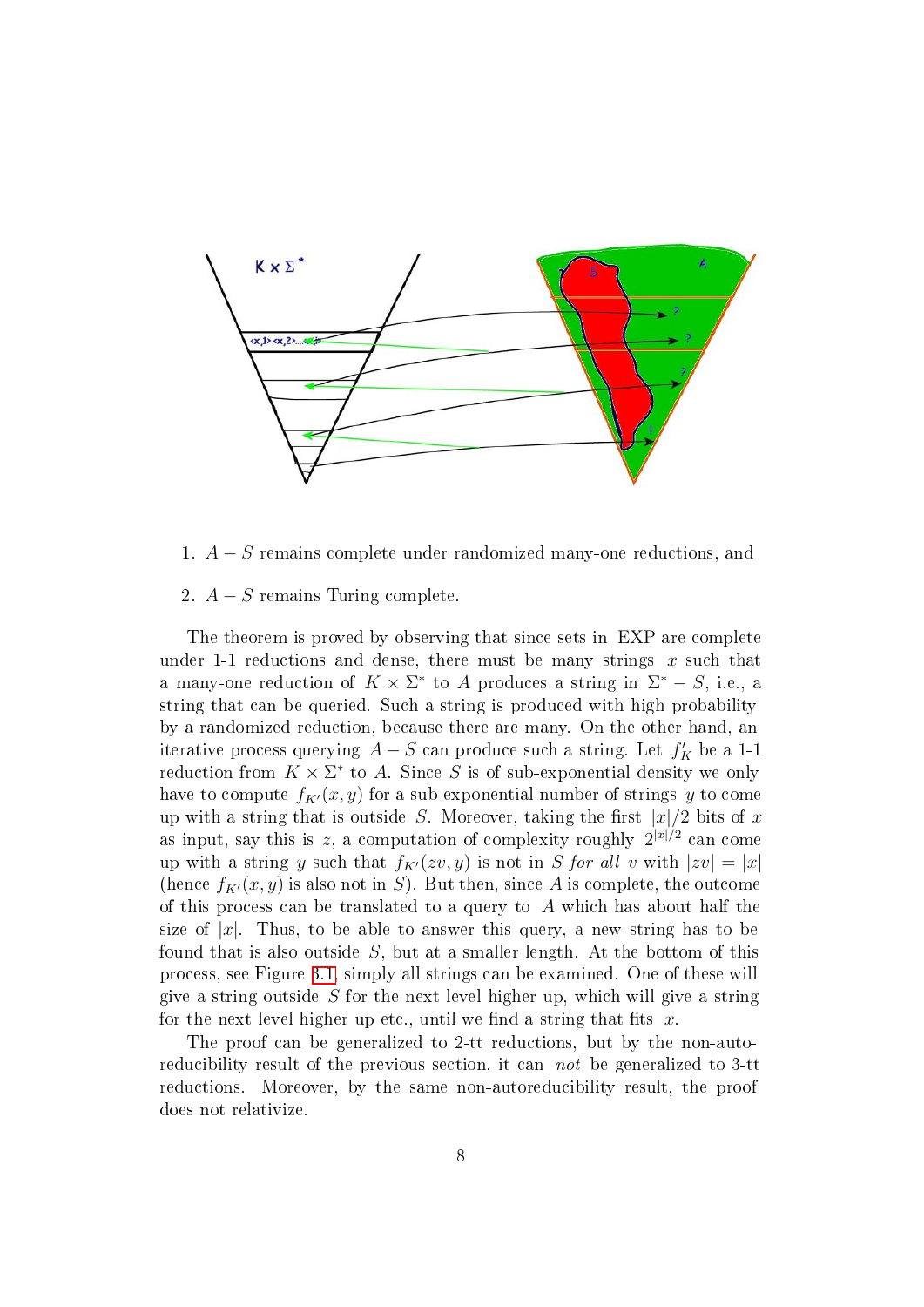### 3.2 Adaptive Reductions

Since Turing complete sets for EXP may be sparse, the robustness question for sets of polynomial or higher density is difficult to answer without tackling long-standing open problems. We can however address this question for sets of logarithmic density. The basic idea is the same as the proof of the autoreducibility of exponential-time complete sets. We observe that the tableau that is used there can also be recomputed by a reduction that is not allowed to query a fixed set of small, logarithmic density. Instead of just assuming the answer to the input, such a reduction could assume all the answers to a set of queries whose cardinality is limited by the logarithm of the length of the input as well. The number of possible settings of the answers to these queries is bounded by a polynomial in the length of the input. Thus a polynomial number of "competing" algorithms can be set up, that use the oracle  $A - S$ to try to answer the question " $x \in A$ ?"

Some of these algorithms claim  $x \in A$ , whereas others claim  $x \notin A$ . As all possible settings to queries that fall into S are considered at least one of the algorithms must compute the right answer. Moreover, the algorithms that claim the wrong answer, must compute inconsistent contents in at least one place in the tableau. Finally, such inconsistent contents can be recovered by an algorithm that has the right<sup>[1](#page-8-0)</sup> oracle setting. The number of different settings and runtimes are bounded by a polynomial. Hence all of these computations can be performed by a single machine using oracle  $A - S$ .

| question                                                        | yes                     | no                       |
|-----------------------------------------------------------------|-------------------------|--------------------------|
| Are $\leq_m$ -complete sets in EXP                              | open                    | $EXP \subset 2^{o(n)}$ . |
| robust against subexp-dense P sets?                             |                         | circuits                 |
| Are $\leq_T$ -complete sets in EXP robust                       | $EXP \nsubseteq P/poly$ | open                     |
| against sparse P sets?                                          |                         |                          |
| Are $\leq T$ -complete sets in EEXP robust $\mid P \neq PSPACE$ |                         | $PH \neq EXP$            |
| against log-dense P sets?                                       |                         |                          |

As with the auto-reducibility results this result does not relativize and can be generalized to include the delta classes in the exponential-time hierarchy. This has the following consequences.

<span id="page-8-0"></span> $1$ An algorithm trying to find inconsistencies in the tableaux computed by competing algorithms may ask a different set of queries, yet as the total number of queries is bounded by  $\log|x|$  the total number of settings is still bounded by a polynomial.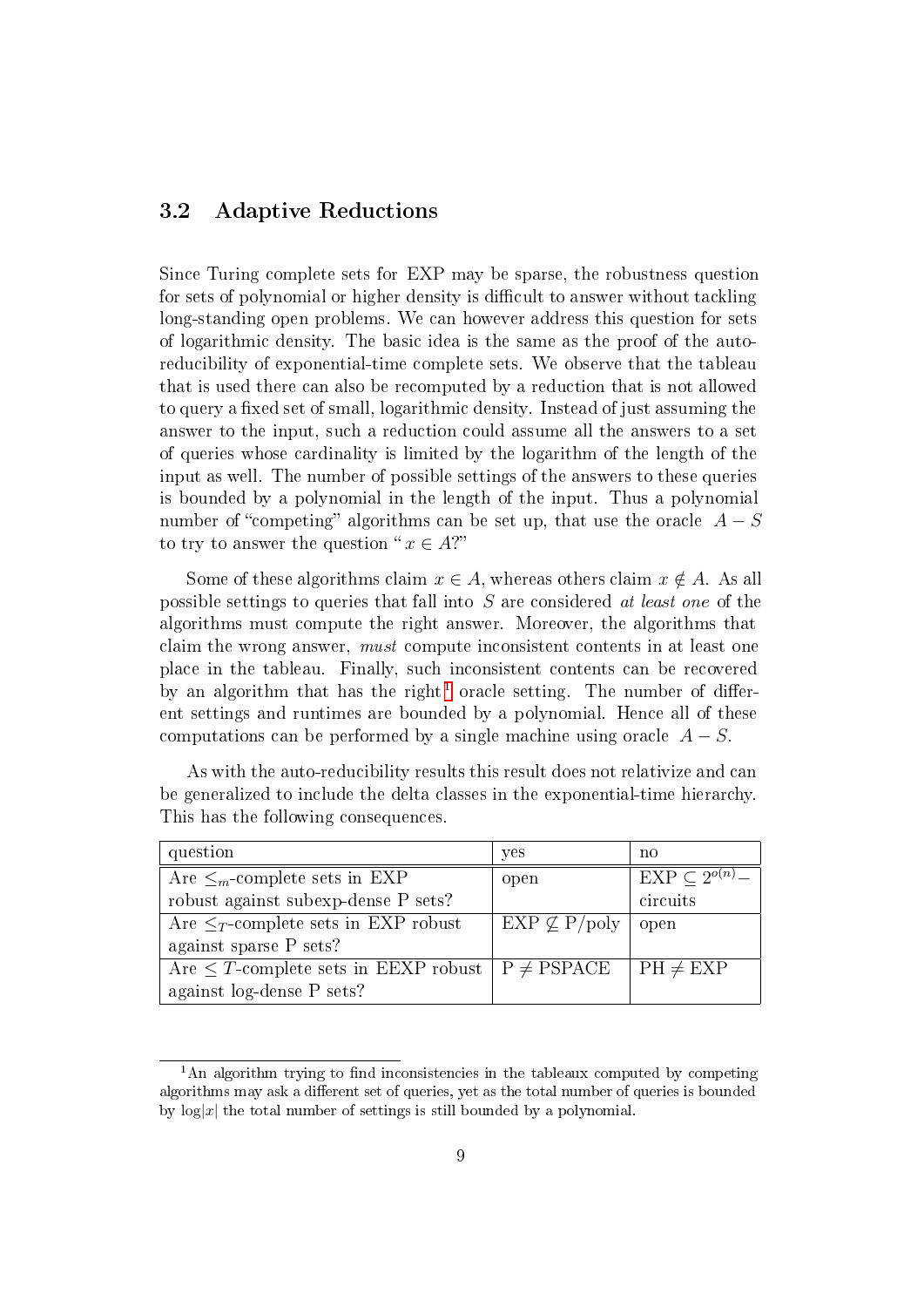## 4 Mitoticity

The third and strongest form of redundant storage of information in a complete set is that of mitoticity. In the robustness problem we ask what happens to the complete set when we take out a set S. In the mitoticity problem we are not only interested in the density of the set taken out, but also in its structure. What if we take out of a complete set A another complete set B. Can A still remain complete? In other words, can we split a complete set A into two complete sets  $A_1$  and  $A_2$ . As we mentioned in the introduction there are two different types of this mitoticity property. The most general is the one in which we just ask: is there a separation? We call this notion weak-mitoticity. A stronger notion, introduced under the name mitoticity by Ambos-Spies  $[1]$  $[1]$  is the notion where there exists a set  $B$  in P where  $A_1 = A \cap B$  and  $A_2 = A \cap \overline{B}$ . Of course, mitoticity implies weak-mitoticity. Mitoticity questions are dependent on the type  $r$  of the reduction and are therefore often specified as  $r$ -mitoticity, respectively weak- $r$ -mitoticity.

A proof that all many-one complete sets in EXP are weakly-p-m-mitotic can be found in [[3\]](#page-10-1). The following proof that many-one complete sets in EXP are also p-m-mitotic is due to Kurtz [[13\]](#page-11-8). (The same theorem also appears in [[7\]](#page-11-6) who proved this independently but later).

Consider a many-one complete set  $A$  in EXP. It is known that  $A$  is complete under length increasing reductions. Let  $f$  be a length increasing reduction from  $K \times \{0\}^*$  to A, and let p be a polynomial such that  $(\forall x)[|x| <$  $|f(x)| < p(|x|)$ . Now set  $q(1) = 1$  and  $q(n) = p(q(n-1) + 1)$  and let  $B = \{y|g(2n) \leq |y| < g(2n+1)\}\$ . Clearly,  $B \in \mathcal{P}$ . Also,  $A \cap B$  and  $A \cap \overline{B}$ are many-one complete for EXP. To see this we provide a reduction from K to  $A \cap B$  (A reduction from K to  $A \cap \overline{B}$  can be constructed similarly. For  $x \in \Sigma^*$  we compute  $f(\langle x, \epsilon \rangle), \ldots, f(\langle x, 0^{p(|x|+1)} \rangle)$ . At least one of these strings must be in B, hence in  $A \cap B$  if and only if  $x \in K$ . We use the first such string in this sequence as the query string for our reduction from  $K$  to  $A \cap B$ .

The above proof can be extended to show that the complete sets under 2-tt reductions are also 2-tt mitotic. The idea of the proof is, given that there are only 16 different 2-tt reductions, a 2-tt complete set can, by case analysis, be shown to be complete under 2-tt reductions that depend only on queries longer than the input. Then Kurtz' proof can be adapted to also show the theorem for 2-tt reductions.

From the relation between mitoticity and auto-reducibility it follows again that this does not go through for  $3$ -tt reductions—there exists a  $3$ -tt complete set in EXP that is not btt-autoreducible [[5\]](#page-11-7), hence not btt-mitotic. The question whether all Turing complete sets in EXP are also Turing mitotic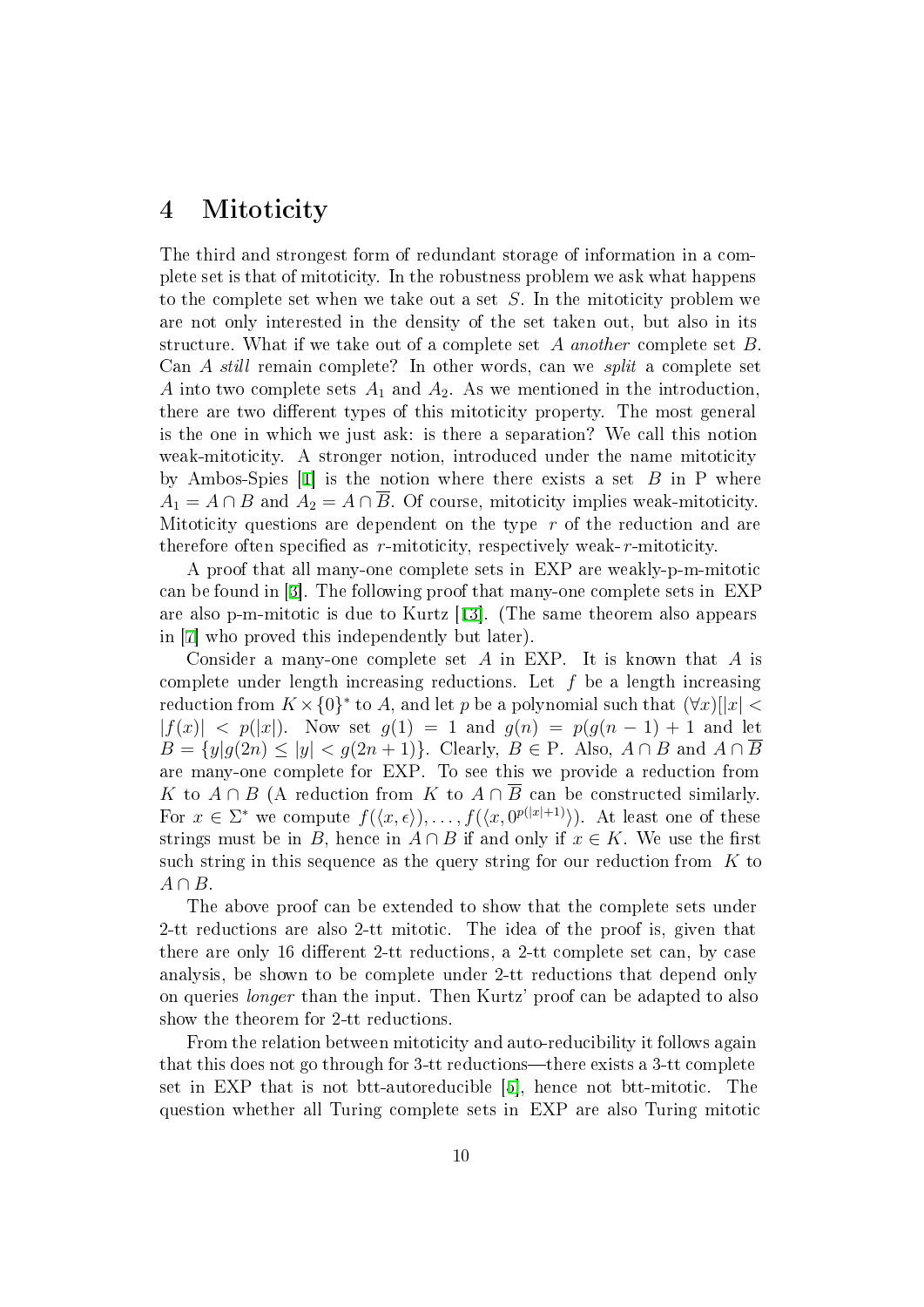still remains open. A nice picture of consequences to mitoticity questions as in the previous section cannot (yet) be made.

Recently Gla<sub>s</sub> et al. [[7\]](#page-11-6) proved some new results on mitoticity and autoreducibility. They showed, e.g., that the PSPACE complete sets are weakly Turing mitotic, which makes the remaining open question for the Turing mitoticity for EXP more urgent, but it also implies that proving non-mitoticity for EXP could be quite hard. A yes/no separation result like the results in the previous sections could be a non-mitoticity result for EXPSPACE, which can be put next on this agenda.

## 5 Conclusions

Auto-reducibility, Robustness, and Mitoticity seem good candidates for structural properties that may show a separation of complexity classes that are dear to us. Of these we think that Robustness is the most promising, since it has the most dimensions along which a separation can be achieved. Namely, type of the reduction, complexity of the complete set, density of the forbidden set, and complexity of the forbidden set. Mitoticity on the other hand has the most still open problems of the three and therefore we cannot say much about its potential. We will continue working on this.

A final thought: this survey has neither the pretense nor the intention of being complete. It is just a collection of related results intended to arouse the readers interest, and maybe even get more people working on this program.

## <span id="page-10-3"></span>References

- [1] K. Ambos-Spies. p-mitotic sets. In E. Börger, G. Hasenjäger, and D. Roding, editors, Logic and Machines, Lecture Notes in Computer Science 177, pages 1-23. Springer-Verlag, 1984.
- <span id="page-10-0"></span>[2] L. Berman. On the structure of complete sets: Almost everywhere complexity and infinitely often speedup. Proc.  $17th$  IEEE Symposium on Foundations of Computing, pages  $76-80$ , 1976.
- <span id="page-10-1"></span>[3] H. Buhrman, A. Hoene, and L. Torenvliet. Splittings, robustness and structure of complete sets. SIAM Journal on Computing, 27(3):637 653, 1998.
- <span id="page-10-2"></span>[4] H. Buhrman and L. Torenvliet. Separating complexity classes using structural properties. In Proceedings 19th IEE Conference on Computational Complexity, pages 130–138. IEEE Computer Society Press, 2004.